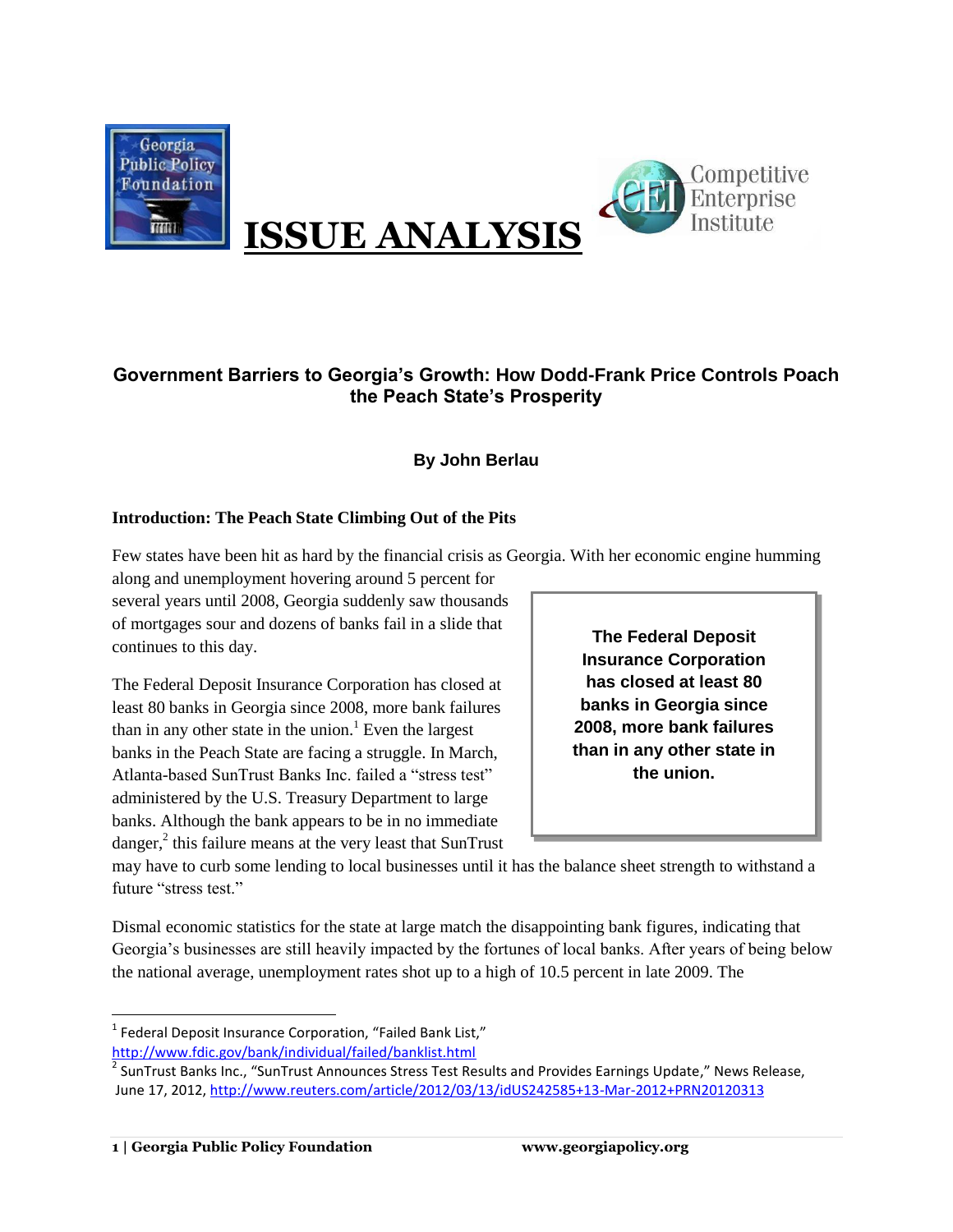unemployment rate has decreased recently, but is still around 9 percent. According to the U.S. Department of Labor's Bureau of Labor Statistics, only six states and the District of Columbia have higher unemployment rates than Georgia.<sup>3</sup>

There are, however, signs that Georgia's climate is improving for its workers and entrepreneurs. In 2011, Georgia's GDP grew at 1.7 percent, beating the national average of 1.5 percent. The 1.7 percent growth rate is the 16th-highest among the states. This is a significant change from 2008-2010, when Georgia underperformed the national average each year.<sup>4</sup>

And when it comes to economic growth, Georgia has long gotten many of the public policy fundamentals right. Georgia is a right-to work, relatively low-tax state. Government spending is under control in comparison to other states, and Georgia has maintained AAA rating from Standard & Poor's even after the United States was downgraded. The state ranks  $14<sup>th</sup>$  on the Competitive Enterprise Institute's "Big Labor v. Taxpayer Index," scoring high because of right-to-work laws, low union membership in the private and public sectors, and one of the smallest state pension liabilities.<sup>5</sup> Similarly, Georgia ranks 10th in economic outlook in "Rich States, Poor States: ALEC-Laffer State Economic Competitiveness Index," which measures tax and regulatory burdens among the states.<sup>6</sup>

#### **Georgia's Financial Sector Faces Headwinds and New Threats**

But Georgia's financial sector still faces severe headwinds – some from flawed state policies, but most from the disastrous interventions of the federal government. It was the federal government that primarily caused the housing crisis through subsidies and regulations that focused myopically on increasing home ownership.

The government-sponsored housing enterprises Fannie Mae and Freddie Mac led the way in lowering standards for the mortgages they purchased. Although a few die-hard defenders of the GSEs still sometimes argue that the housing entities were "late" to the subprime party, mounting evidence – now supported by a lawsuit from the Securities and Exchange Commission – shows that Fannie and Freddie led, rather than followed, the private sector into the subprime market, hiding their footprints from investors and regulators. Beginning in the mid-1990s, Fannie and Freddie misclassified millions of subprime loans as "prime." Mortgages with no down- payment requirements, credit scores below 660 and/or lack of income verification were all tossed into the GSEs' "prime" mortgage basket.<sup>7</sup>

[http://www.bea.gov/newsreleases/regional/gdp\\_state/gsp\\_newsrelease.htm](https://ex03.mindshift.com/exchweb/bin/redir.asp?URL=http://www.bea.gov/newsreleases/regional/gdp_state/gsp_newsrelease.htm)

l

 $^3$  U.S. Department of Labor, Bureau of Labor Statistics, "Local Area Unemployment Statistics," June 19, 2012 [http://data.bls.gov/timeseries/LASST13000003?data\\_tool=XGtable](https://ex03.mindshift.com/exchweb/bin/redir.asp?URL=http://data.bls.gov/timeseries/LASST13000003?data_tool=XGtable)

 $4$  U.S. Department of Commerce, Bureau of Economic Analysis, News Release, "Widespread Economic Growth Across States in 2011,"

<sup>&</sup>lt;sup>5</sup> Competitive Enterprise Institute, "Big Labor v. Taxpayer Index," [http://workplacechoice.org/state-map/states](http://workplacechoice.org/state-map/states-georgia/)[georgia/](http://workplacechoice.org/state-map/states-georgia/)

<sup>6</sup> Arthur B. Laffer, Stephen Moore and Jonathan Williams, *Rich States, Poor States: ALEC-Laffer State Economic Competitiveness Index*, 5th edition, p.80[, http://www.alec.org/docs/RSPS\\_5th\\_Edition.pdf.](http://www.alec.org/docs/RSPS_5th_Edition.pdf)

<sup>7</sup> Peter Wallison, "The Financial Crisis On Trial, *Wall Street Journal*, December 21, 2011,

[http://online.wsj.com/article/SB10001424052970204791104577108183677635076.html?KEYWORDS=Wallison.](http://online.wsj.com/article/SB10001424052970204791104577108183677635076.html?KEYWORDS=Wallison)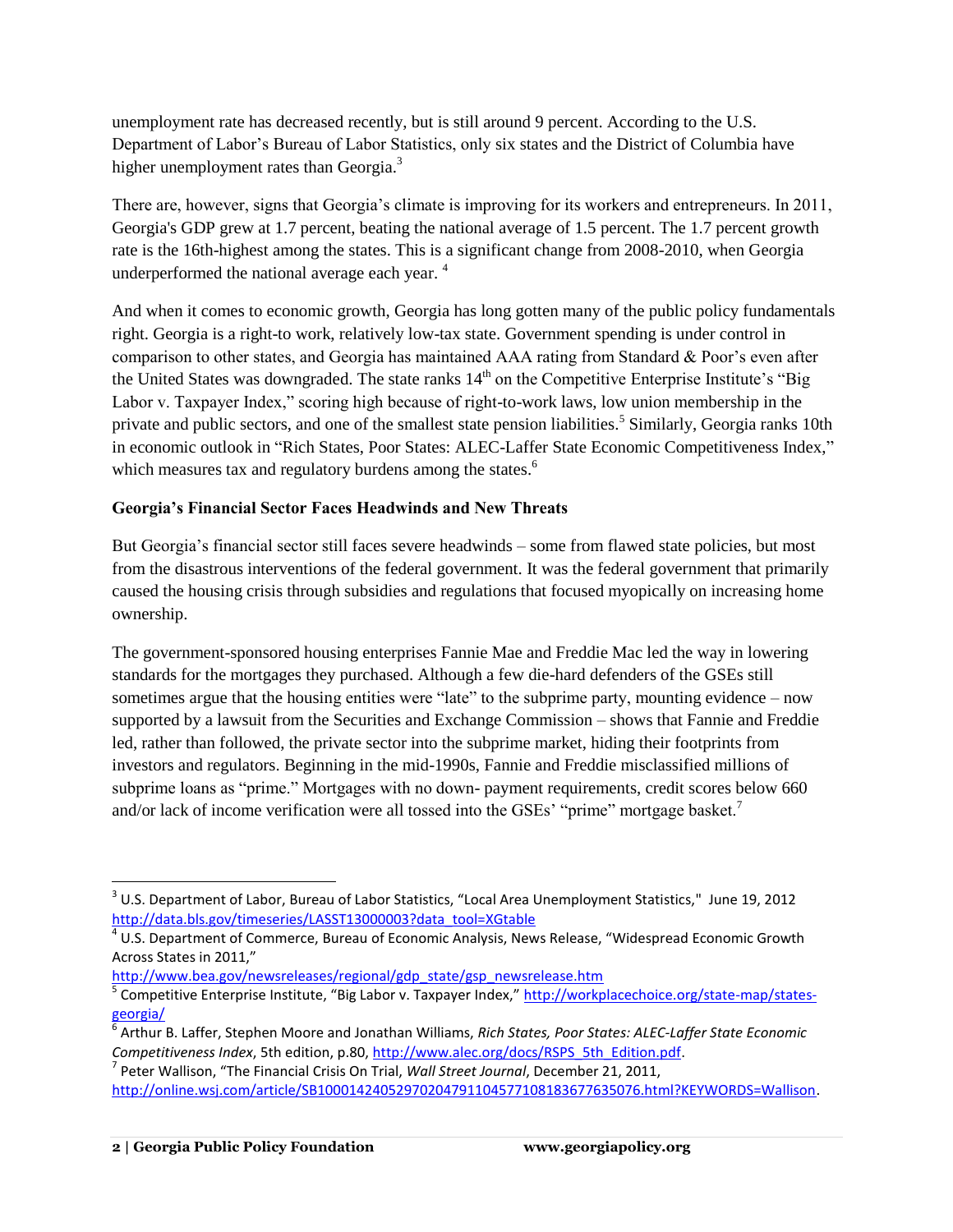Mandates on banks such as the Community Reinvestment Act (CRA) to increase home lending to underserved areas also played a significant role. Economic commentator John Carney, initially a supporter of the CRA, became convinced after looking at the data that it bore responsibility as a factor in the housing meltdown. "The regulators charged with enforcing the CRA praised the lowering of down payments and even their elimination. They told banks that lending standards that exceeded that of regulators would be considered evidence of unfair lending. This effectively meant that no money down mortgages were required."<sup>8</sup>

Adding to this toxic brew of federal government policies was their interaction with Georgia's longstanding rules barring bank branching. From the 1920s to the 1990s, Georgia banking regulators had restricted banks from expanding outside the towns and/or counties of their original location. Several studies have documented how this held back economic growth in many regions of the state.<sup>9</sup> But these rules, though repealed by the late 1990s, would have an especially pernicious effect on the mortgage crisis because they left Georgia with an excess of weaker,

**The Dodd-Frank Wall Street Reform and Consumer Protection Act not only does nothing to rein in Fannie and Freddie but adds hundreds of costly new regulations that had nothing to do with the crisis.**

stand-alone banks. USA Today cited experts as saying

the branching restrictions "became a liability when the bottom fell out of the housing market and smaller banks had less capital to weather the crisis."<sup>10</sup>

#### **Dodd-Frank Crushing Impact on Banks and All Businesses**

Georgia has fixed its bank branching law restrictions, but the federal government has yet to fix its disastrous housing policies. And unfortunately, in 2010 the federal government produced a 2,600-page law called the Dodd-Frank Wall Street Reform and Consumer Protection Act that not only does nothing to rein in Fannie and Freddie but adds hundreds of costly new regulations that had nothing to do with the crisis.

Most of these regulations are to satisfy politicians' insatiable appetite to say they have "done something" about the crisis. However, one especially destructive amendment – for Georgia banks and credit unions in particular – comes at the behest of some powerful players in the business community. Some of the nation's largest retailers – including some based in Georgia – lobbied successfully for the Durbin

See also John Berlau, "SEC Lawsuit Against Fannie and Freddie Ruins Liberals' Holiday," *Daily Caller, January 2, 2012,* [http://dailycaller.com/2012/01/02/sec-lawsuit-against-fannie-and-freddie-ruins-liberals](http://dailycaller.com/2012/01/02/sec-lawsuit-against-fannie-and-freddie-ruins-liberals-holidays/#ixzz1yK9aQv1Y)[holidays/#ixzz1yK9aQv1Y](http://dailycaller.com/2012/01/02/sec-lawsuit-against-fannie-and-freddie-ruins-liberals-holidays/#ixzz1yK9aQv1Y)

<sup>8</sup> John Carney, "Here's How The Community Reinvestment Act Led To The Housing Bubble's Lax Lending," *Business Insider*, June 27, 2009, [http://articles.businessinsider.com/2009-06-27/wall\\_street/30009234\\_1\\_mortgage](http://articles.businessinsider.com/2009-06-27/wall_street/30009234_1_mortgage-standards-lending-standards-mortgage-rates)[standards-lending-standards-mortgage-rates](http://articles.businessinsider.com/2009-06-27/wall_street/30009234_1_mortgage-standards-lending-standards-mortgage-rates)

<sup>9</sup> See, for instance, Thomas D. Hills, "The Recent Rise of Southern Banking" (2006), *History Theses*, Paper 9, [http://digitalarchive.gsu.edu/history\\_theses/9/](http://digitalarchive.gsu.edu/history_theses/9/)

<sup>10</sup> Russ Bynum, "Georgia Leads the Nation in Bank Failures," *USA Today*, May 4, 2009, [http://www.usatoday.com/money/industries/banking/2009-05-04-georgia-banks\\_N.htm](http://www.usatoday.com/money/industries/banking/2009-05-04-georgia-banks_N.htm)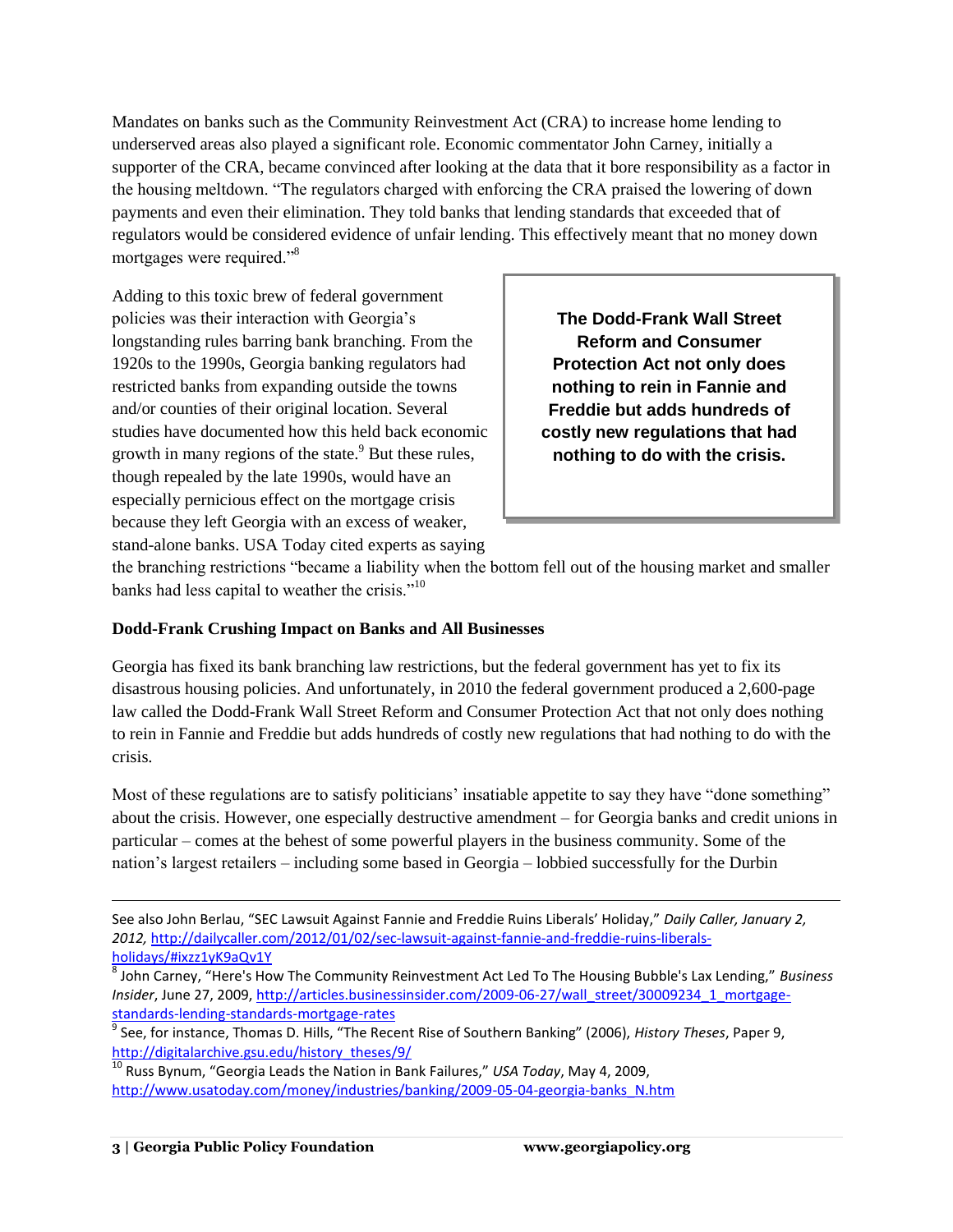Amendment, which places price controls on interchange fees that merchants pay for debit card transactions.

In terms of sheer cost and intrusiveness, the Durbin Amendment threatens to eclipse most other Dodd-Frank provisions combined. The American Action Forum estimates that direct compliance costs of all the regulations so far pushed through from the law as a whole to be \$7 billion a year.<sup>11</sup> Yet, on top of this, the price controls from the Durbin Amendment impose on banks a loss of revenue of at least \$8 billion a year.

### **How interchange fees support the payment card network – and how Dodd-Frank's Durbin Amendment undermines banks and credit unions providing this innovation**

Interchange fees are the fees that credit- and debit card-issuing banks charge retailers for the services they provide. These costs are often derided as "swipe fees" by merchants who resent paying them, but the swipe of the card is just one small part of the processing of millions of large and small purchases in milliseconds. In the "good old days" of cash and paper, retailers would be on the hook for storing and transporting cash at risk of theft and accepting checks at the risk of an overdrawn account. Through the sophisticated technology infrastructure that banks, credit unions and card networks have built, merchants no longer face these risks. Unlike a bounced check, an overdrawn debit card puts no risk on the merchant that payment will not come through. The bank or credit union issuing the card guarantees payment.<sup>12</sup>

Dodd-Frank's Durbin Amendment, named after its sponsor, Senate Majority Whip Dick Durbin (D-Ill.), threatens the efficiency of this payment system as well as the health of the banks and credit unions that are its backbone. Through its implementation by the Federal Reserve Board, the amendment limits the amount bank and credit unions can charge to no more than 21 to 26 cents per transaction, no matter how large or risky that transaction is.

Before the Durbin Amendment, by contrast, these fees averaged 1 percent per transaction. A retailer selling a \$500 TV, for instance, would pay a \$5 interchange fee, reflecting the higher risks of fraud or overdraft that come with large purchases. The average debit processing fee was 44 cents per transaction, meaning that since its initial implementation in October 2011, the Durbin Amendment has cut revenues in half.

<sup>12</sup> Government Accountability Office (GAO), "Credit Cards: Rising Interchange Fees Have Increased Costs for Merchants, but Options for Reducing Fees Pose Challenges," November 2009.

<http://www.gao.gov/new.items/d1045.pdf>; See also John Berlau and Ryan Radia, "Payment Card Networks Under Assault," Competitive Enterprise Institute paper, December 2009,

[http://cei.org/sites/default/files/John%20Berlau%20and%20Ryan%20Radia%20-](http://cei.org/sites/default/files/John%20Berlau%20and%20Ryan%20Radia%20-%20Payment%20Card%20Networks%20Under%20Assault.pdf) [%20Payment%20Card%20Networks%20Under%20Assault.pdf](http://cei.org/sites/default/files/John%20Berlau%20and%20Ryan%20Radia%20-%20Payment%20Card%20Networks%20Under%20Assault.pdf)

 $11$  Sam Batkins, "The Week in Regulation: June 11-15," American Action Forum, June 18, 2012 <http://americanactionforum.org/topic/week-regulation-june-11-15>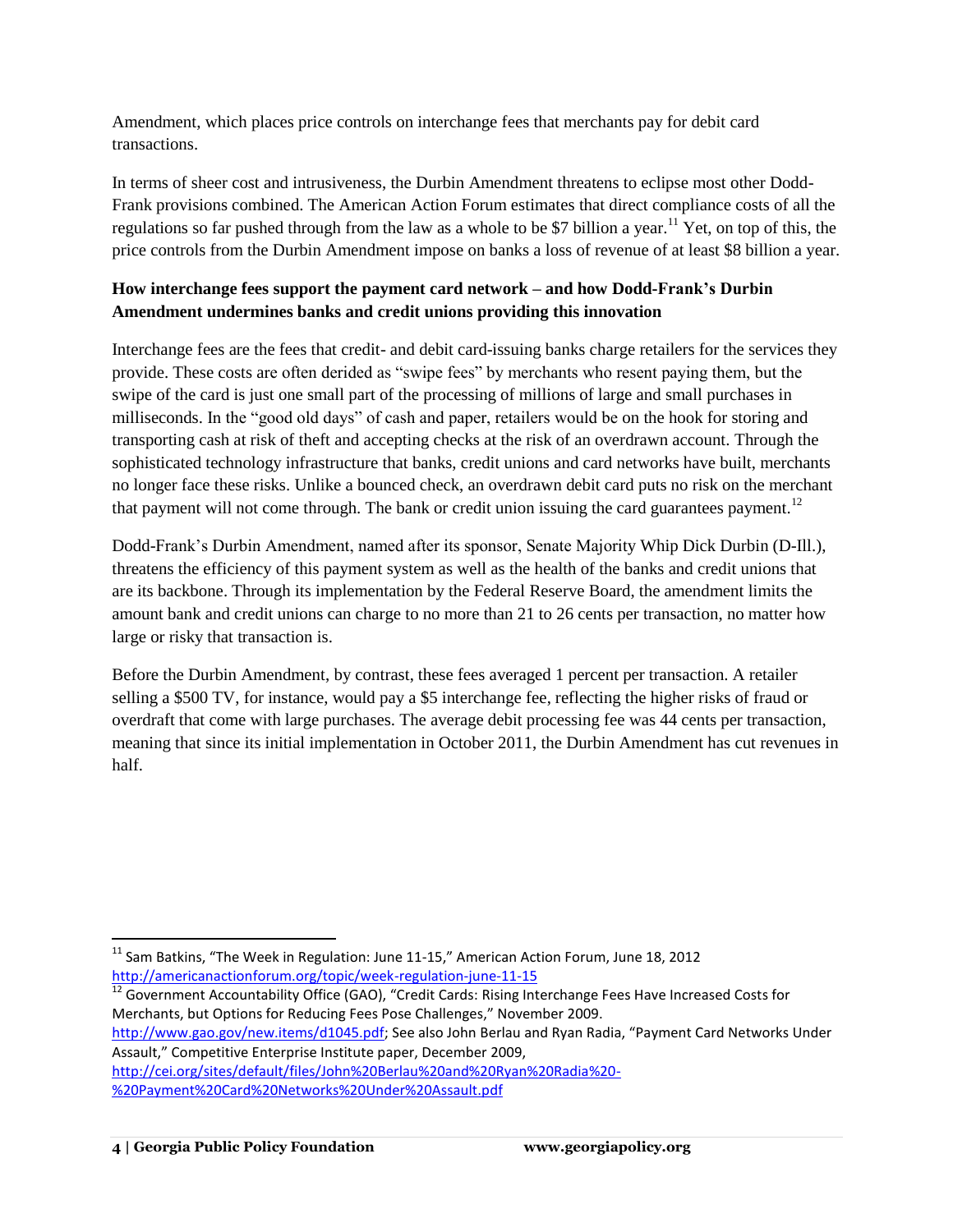For banks and credit unions already struggling with souring loans in some of the worst economic times since the Great Depression, this blow to a stable source of revenue may be more than they can handle. To economic observers, one of the most disturbing aspects of the Durbin Amendment is that it appears to require pricing below cost. In contrast even to statutes setting rates for utilities or so-called natural monopolies – which payment card networks are not, as there are many competing payment options – the Durbin Amendment does not even allow banks and credit unions to reap a profitable "rate of return."

Rather, the statute says that banks and credit unions may not even cover the costs of the technology associated with the card network infrastructure, only the "incremental costs" per transaction. Imagine if 7-Eleven Corp., one of the retailers that lobbied hard for the Durbin Amendment, were slapped with price controls on Slurpees that allowed it to cover the costs of sugar and water but not of the Slurpee machine. The firm would rightly scream about big-government interference then make up the costs through higher prices on other products or service cuts.<sup>13</sup>

If banks and credit unions can't make a profit or even cover costs on what they charge retailers to process debit cards, they will have to make it up in significant part through what they charge their customers. Cash-strapped consumers have certainly been hit hard by the Durbin Amendment as much of **Imagine if 7-Eleven Corp., one of the retailers that lobbied hard for the Durbin Amendment, were slapped with price controls on Slurpees that allowed it to cover the costs of sugar and water but not of the Slurpee machine.**

the cost of processing debit cards has been shifted to their wallets. "Free checking is going the way of the free checked bag," reported USA Today in September. The paper cited a Bankrate.com survey showing that largely in anticipation of the Durbin Amendment, "only 45% of non-interest bank checking accounts are free, down from 65% in 2010 and 76% two years ago" and that "the average monthly fee for a noninterest account is \$4.37, up  $75\%$  from a year ago."<sup>14</sup>

#### **Illusory Gains from Price Controls – Georgia History Shows Banks and Retailers Prosper and Suffer Together In the Long Run**

So far, retailers look like the big winners from these price controls. In the short term, according to a report by CardHub.com, the Durbin Amendment has resulted in a transfer of \$8 billion from banks and their customers to retailers' coffers.<sup>15</sup> And contrary to claims of proponents of these price controls, it does not look like much of this retailer windfall has been passed on to consumers. Georgia-based Home Depot recently said a reduction in some of it prices might have been attributable to the Durbin Amendment, though its vice president of credit said he couldn't "draw a direct correlation to Durbin." But the items on

l <sup>13</sup> Kelly McCutchen and John Berlau, "Don't Expect Savings from Debit Card Price Controls," *The Forum*, March 5, 2012,<http://207.57.255.197/forum/?p=2081>

<sup>&</sup>lt;sup>14</sup> Sandra Block, "Like Your Free Checking Account? Prepare to Say Goodbye," *USA Today*, September 26, 2011, <http://www.usatoday.com/money/perfi/credit/story/2011-09-23/checking-account-fees/50548182/1>

<sup>15</sup> Brian O'Connell, "Durbin Rule Costs Banks Billions: Consumers Paying Price?" *TheStreet.com*, May 4, 2012, <http://www.thestreet.com/story/11522455/1/durbin-rule-costs-banks-billions-consumers-paying-price.html>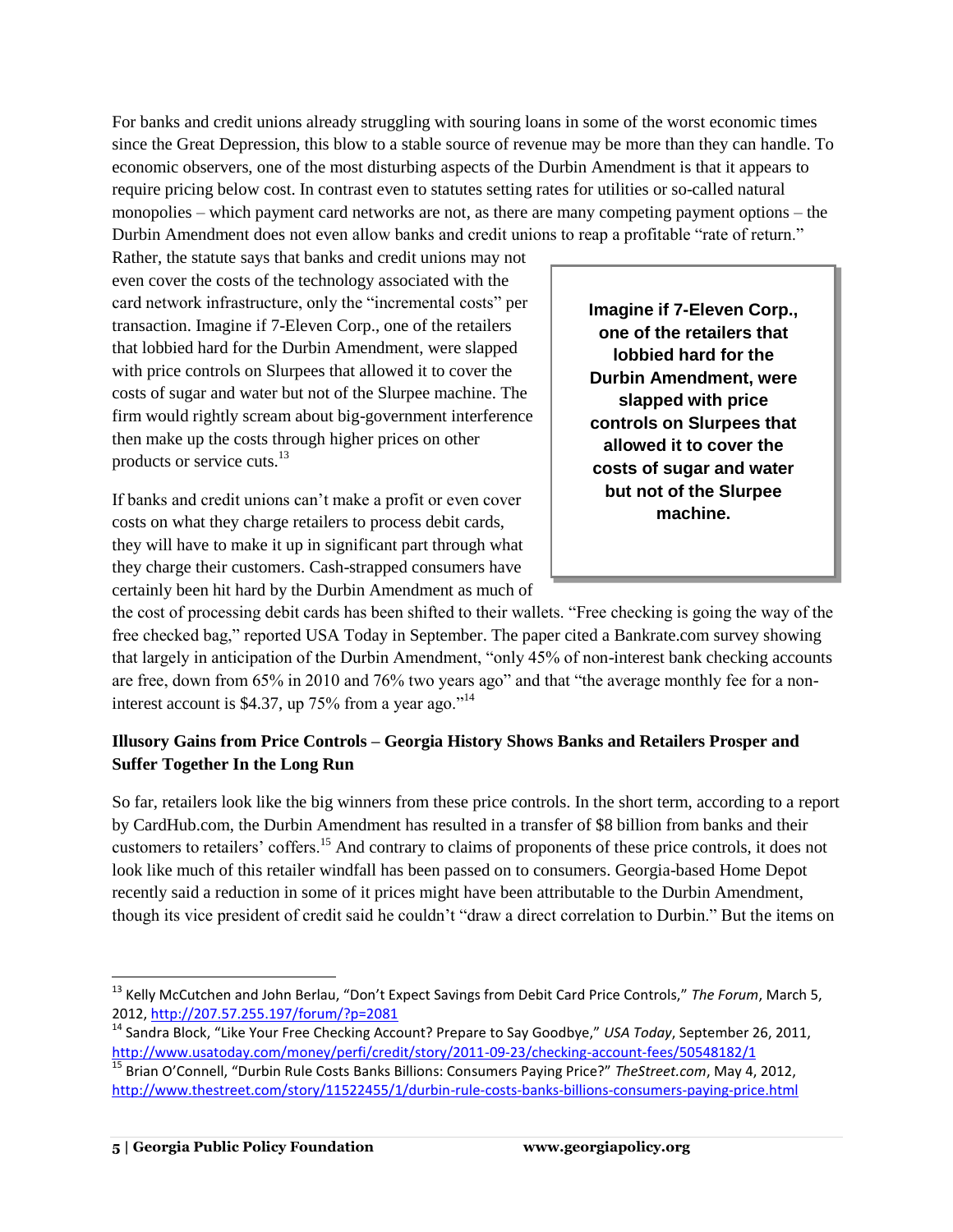sale represented just 1 percent of the items in its store, and don't come close to the \$35 million a year the company had previously told investors it would reap from the Durbin price controls.<sup>16</sup>

The larger point is that in the long run, everyone loses from the destructive effects of price controls. Only so many costs can be transferred to consumers, and merchants are likely to reap what they sow in terms of both the quantity and quality of services from financial institutions in debit card processing, which will

slow down sales and result in more security breaches. Shortages are an outcome of all price controls that act as price ceilings. As free-market economist Thomas Sowell writes in his book, "Basic Economics," price ceilings mean "less is supplied at a lower price than at a higher price – less both quantitatively and qualitatively."<sup>17</sup> In the case of payment systems, price controls also reduce the incentive to invest in new mobile payment technologies that could eventually reduce payment processing costs even below what they are now under the Durbin Amendment.

SunTrust's predecessor, **be transferred to the Trust Company of**  Georgia, was instrumental in Coca-Cola's growth and in keeping much of **the benefits of this growth** in the state of Georgia.

But even more importantly, the strain the Durbin Amendment puts on Georgia's banks means that they will have less ability to fund the Georgia entrepreneur building

the next Home Depot or Coca-Cola. A New York Times article around the time the Durbin Amendment was adopted noted that the measure was pitting Home Depot and Coca-Cola against Georgia banks such as SunTrust.<sup>18</sup> But Georgia's history shows that hurting the banks would harm the entrepreneurs as well, since Georgia's financial institutions have been linked to the fortunes of its manufacturers and retailers, and to the growth of the Peach State economy as a whole.

Thomas D. Hills, former Georgia state treasurer and an expert on economic development in the state, has written, "Historically, commercial banks in the South have played a significant role in financing the economic development of the region." Hills quotes the statement of historian William J. Cooper that "banks had become inextricably connected to the prosperity that surged throughout the economy."<sup>19</sup>

As many authors have documented, SunTrust's predecessor, the Trust Company of Georgia, was instrumental in Coca-Cola's growth and in keeping much of the benefits of this growth in the state of Georgia. In 1919, the Trust Company organized what today would be known as both a friendly leveraged buyout and an initial public offering (IPO) of Coca-Cola. Trust Company President Ernest Woodruff put together a syndicate of wealthy investors to buy the majority of stock in Coca-Cola and then made 500,000 shares of this stock available to the public, almost half of which were bought by residents of Atlanta. The front-page headline in the Atlanta Constitution on Aug. 22 of that year blared, "COCA-

 $\overline{\phantom{a}}$ <sup>16</sup> Kenneth Clayton, "Who Really Wins When Government Controls Prices, *American Banker*, June 15, 2012, <http://www.americanbanker.com/bankthink/Home-Depot-Durbin-interchange-price-controls-1050171-1.html>

<sup>&</sup>lt;sup>17</sup> Thomas Sowell, *Basic Economics: A Common Sense Guide to the Economy* (Fourth Edition), Basic Books, New York, 2010

<sup>18</sup> Binyamin Applebaum, "Debit Fee Cut Is a Rare Loss for Big Banks," *New York Times*, May 14, 2010, [http://www.nytimes.com/2010/05/15/business/15credit.html?\\_r=1&hp](http://www.nytimes.com/2010/05/15/business/15credit.html?_r=1&hp)

 $\frac{19}{19}$  Hills, p. 7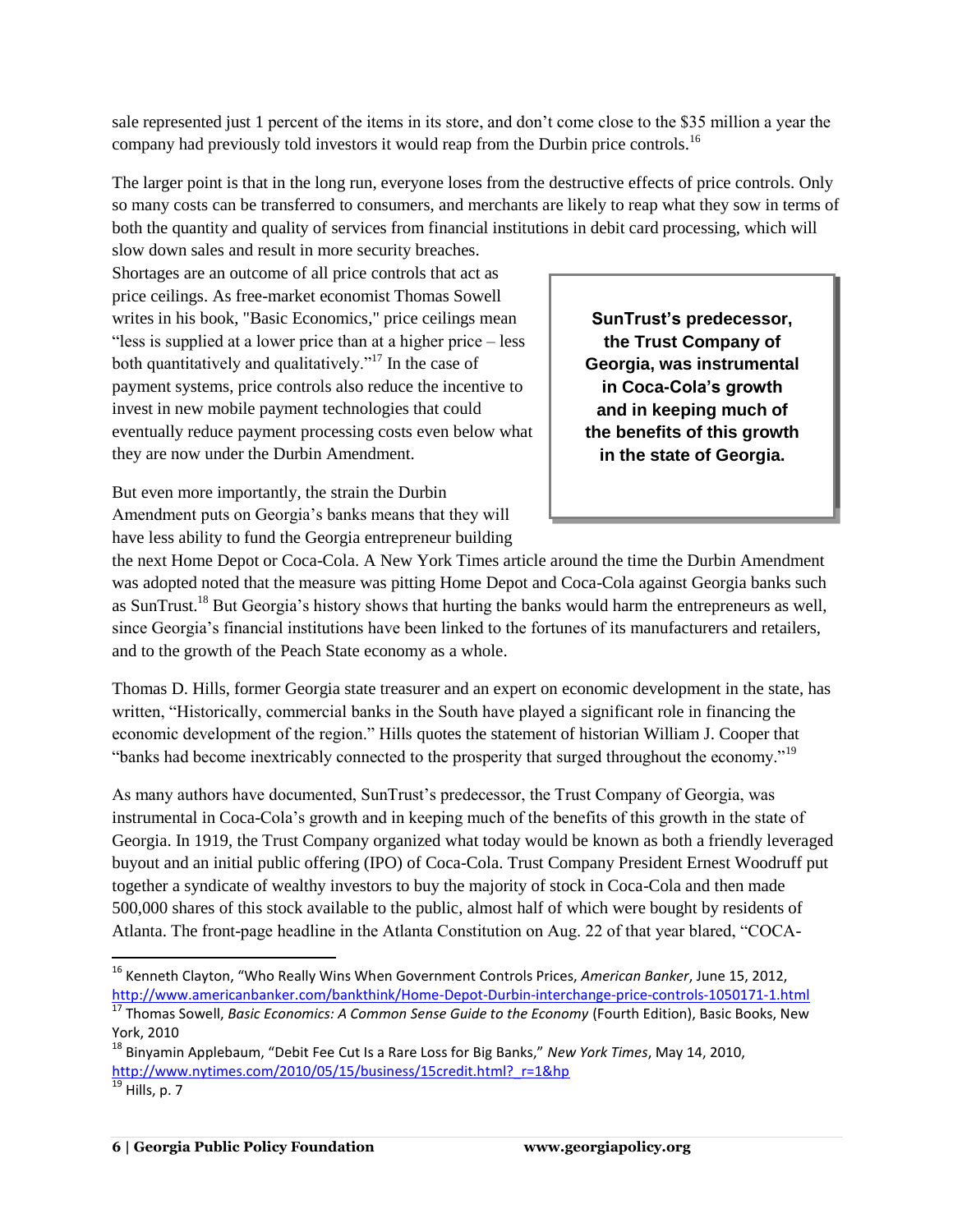COLA BOUGHT BY ATLANTANS," reflecting widespread joy that the company, which already had its soft drink in international markets, would not have to sell out to "New York interests."<sup>20</sup>

Journalist Mark Pendergrast writes in his acclaimed, "For God, Country & Coca-Cola," that at the time the Trust Company organized the Coca-Cola buyout and IPO, "it was by far the smallest of Atlanta's seven banks." Because of the stock it received after this transaction, the Trust Company became one of the largest and was able to further finance business development in Atlanta. SunTrust's buying spree of banks in the 1990s was in large part made possible by its Coca-Cola stock, which by then was worth more than \$1 billion.<sup>21</sup> And of course, Atlanta's development was also furthered greatly by Trust Company President Ernest Woodruff placing his son Robert at the helm of Coca-Cola in 1923. The younger Woodruff would run the company for the next 60 years, during which time he would become one of Atlanta's greatest civic leaders and philanthropists.

Ironically, note Hills and others, SunTrust's transaction would likely have been illegal in the very next decade.<sup>22</sup> The Glass-Steagall Act prevented commercial banks from entering into investment banking from its enactment in the 1930s to its repeal in 1999. Ironically, in the wake of the financial crisis, many are calling it for its return as a way to "rein in" Wall Street banks. Dodd-Frank's Volcker Rule, often called "Glass-Steagall 2.0," could also have prevented the Trust Company buyout of Coca-Cola by prohibiting banks from "proprietary trading" for their own portfolios. If either of these regulations had been in effect in 1919, "New York interests" would have very likely been to ones to finance Coca-Cola's expansion, to the detriment of Georgia's growth.

Six decades after the Trust Company took Coca-Cola public, another national powerhouse from Georgia would burst on the scene with the assistance of a regional bank. In the few years after it opened in the Atlanta area in 1978, Home Depot expanded in part by borrowing from the First National Bank of Atlanta (later First Atlanta). This bank too became part of a national powerhouse, as it merged with North Carolina-based Wachovia in 1985, after Georgia had relaxed its branching restrictions. This was part of the wave of consolidations that created powerful Southern banks, which, according to Hills and other experts, was a significant factor in the South's dynamic growth over the last 30 years.<sup>23</sup>

 $\overline{a}$ 

<sup>&</sup>lt;sup>20</sup> Mark Pendergrast, *For God, Country & Coca-Cola* (Revised Edition), Basic Books, New York, 2000, p. 129.

<sup>&</sup>lt;sup>21</sup> Interview with Thomas D. Hills, June 19, 2012

 $22$  Ibid.

<sup>&</sup>lt;sup>23</sup> Ibid; Hills, "The Recent Rise of Southern Banking."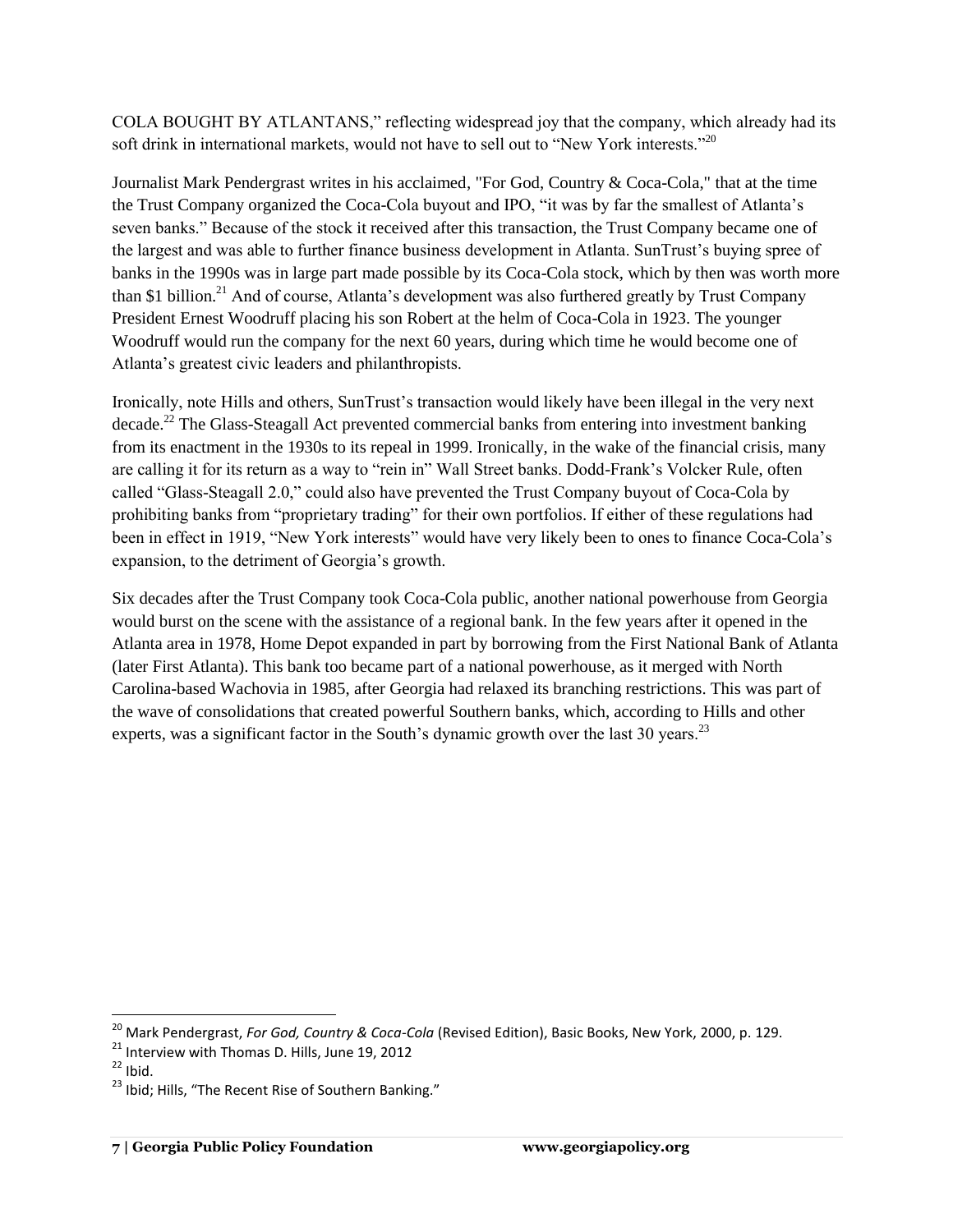#### **Conclusion: Return to Prosperity by Growing – Not Slicing – the Pie**

Georgia's economic policy fundamentals are sound, and there's no reason to believe the state won't rise again once the bad loans encouraged by flawed federal housing policies are resolved. But with Dodd-Frank, the Durbin Amendment, and the general trend toward federal regulation on steroids, Georgia's

banks of all sizes are facing disruptions that impede their ability to once again fuel the state's prosperity.

In the first few months the Durbin Amendment was in effect, the price controls cost SunTrust \$50 million, about one-fourth of its profits from the previous quarter.<sup>24</sup> The price controls cost the smaller Georgia bank Synovus 34 percent of its net income.<sup>25</sup>

The Durbin Amendment is also beginning to impact Georgia's smaller community banks that are not subject directly to the price controls (but are subject to Durbin's other restrictions, such as forcing banks to allow merchants to "route" transactions through another bank's network.) Steve Bridges, executive director of the Community Bankers Association of Georgia, has been told of a few examples in which a community bank's interchange income was reduced by 10-15 percent. And he believes more Durbin-related losses could be coming to Georgia's community banks.

"Our concern is that retailers, especially large retailers, will drive their customers who use debit cards to use those cards issued by the larger banks subject to the debit card caps," Bridges said recently. "Therefore, the community bank issued cards will become less acceptable in the

**"Our concern is that retailers, especially large retailers, will drive their customers who use debit cards to use those cards issued by the larger banks subject to the debit card caps. Therefore, the community bank issued cards will become less acceptable in the marketplace. We are quite concerned about the effect that could have on community banks."**

*Steve Bridges, executive director, Community Bankers Association of Georgia*

marketplace. We are quite concerned about the effect that could have on community banks. We are concerned this will result in interchange fees being driven down for community banks."<sup>26</sup>

The timing of this loss of revenues could cause even more banks to fail. In testimony before the Senate Banking Committee in Washington, Federal Reserve Chairman Ben S. Bernanke commented that if the

<sup>24</sup> Pallavi Gogoi, "Bank Scramble to Make Up for Lost Debit Card Fees," *Associated Press*, November 4, 2011, <http://news.yahoo.com/banks-scramble-lost-debit-card-fees-200135401.html>; Calculation from SunTrust's filings with the Securities and Exchange Commission

<sup>25</sup> "Durbin Takes a Toll," *American* Banker, January 31, 2012, [http://www.americanbanker.com/issues/177\\_21/debit-cards-Durbin-amendment-Dodd-Frank-1046230-](https://ex03.mindshift.com/exchweb/bin/redir.asp?URL=http://www.americanbanker.com/issues/177_21/debit-cards-Durbin-amendment-Dodd-Frank-1046230-1.html?zkPrintable=1%26nopagination=1)

[<sup>1.</sup>html?zkPrintable=1&nopagination=1](https://ex03.mindshift.com/exchweb/bin/redir.asp?URL=http://www.americanbanker.com/issues/177_21/debit-cards-Durbin-amendment-Dodd-Frank-1046230-1.html?zkPrintable=1%26nopagination=1)

 $26$  Interview with Steve Bridges, June 14, 2012.